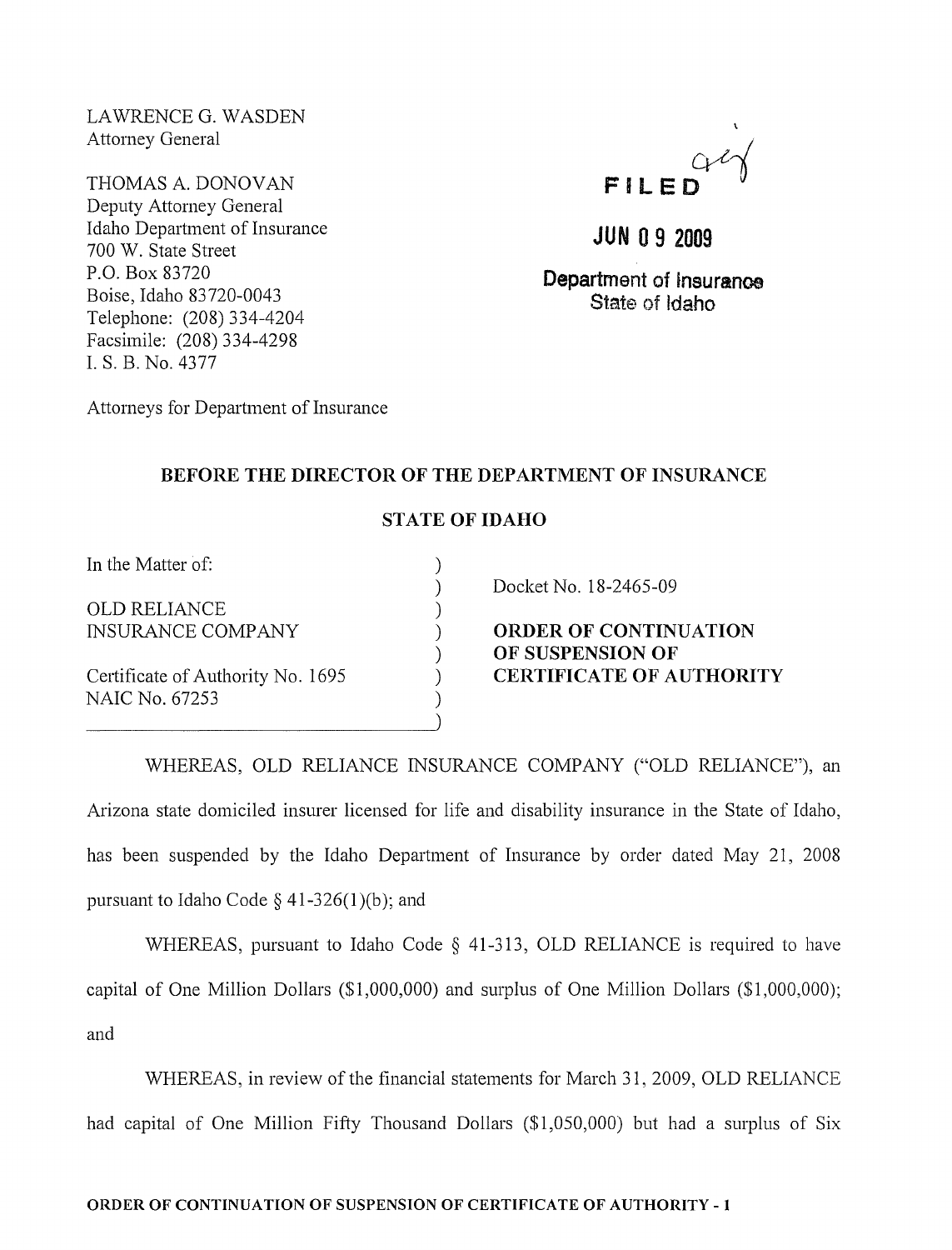Hundred Thousand Three Hundred Nine Dollars (\$600,309) and continues to fail to meet the surplus requirement set forth at Idaho Code § 41-313;

NOW, THEREFORE, IT IS HEREBY ORDERED, pursuant to the provisions of Idaho Code  $§$  41-326(1)(b), that Certificate of Authority No. 1695, issued to OLD RELIANCE be CONTINUED in SUSPENSION effective immediately, and that OLD RELIANCE comply with each of the requirements of Idaho Code § 41-329, including § 41-329(2) which states: "During the suspension period the insurer shall not solicit or write any new business in this state, but shall file its ammal statement, pay fees, licenses, and taxes as required under this code, and may service its business already in force in this state, as if the certificate of authority had continued in full force", and that pursuant to this section, said suspension be continued for a period of one (1) year from the date of this Order. The Director may terminate the suspension sooner if the cause for said suspension is terminated and OLD RELIANCE is otherwise in compliance with the provisions of Title 41, Idaho Code.

IT IS FURTHER ORDERED, that within sixty (60) days of the date of this order OLD RELIANCE file with the Director a complete listing of its policies owned by or issued to residents of the State of Idaho. Such list shall include the name and address of each policyholder and insured, policy type, face amount, and cash surrender value of the policy, as applicable.

## **NOTIFICATION OF RIGHTS**

This is a final order of the agency. Any party may file a motion for reconsideration of this final order within fourteen (14) days of the service date of this order. The agency will dispose of the petition for reconsideration within twenty-one (21) days of its receipt, or the petition will be considered denied by operation oflaw. *See* section 67 -5246( 4), Idaho Code.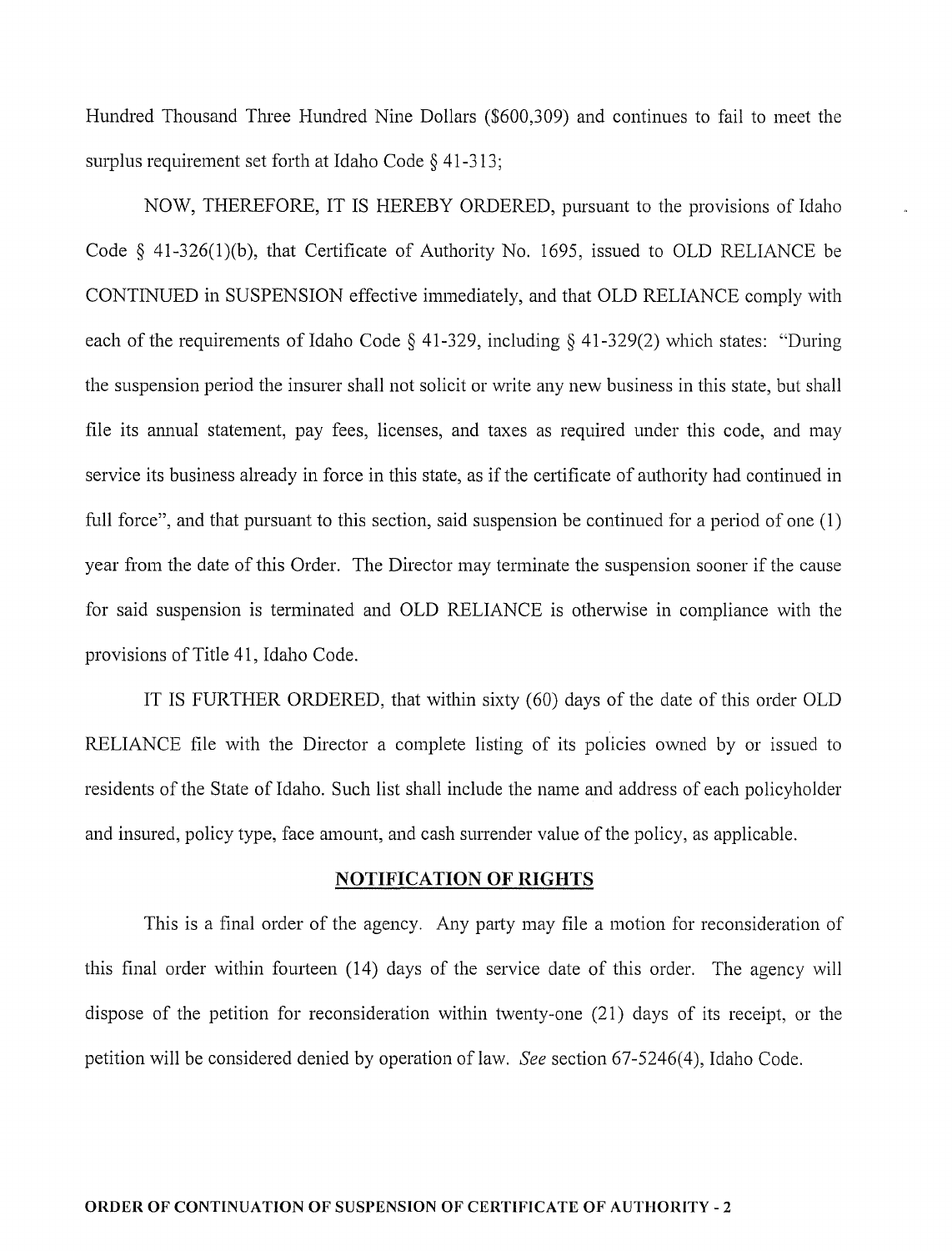Pursuant to sections 67-5270 and 67-5272, Idaho Code, any party aggrieved by this final order or orders previously issued in this case may appeal this final order and all previously issued orders in this case to district court by filing a petition in the district court of the county in which:

- 1. A hearing was held
- ii. The final agency action was taken,
- iii. The party seeking review of the order resides, or operates its principal place of business in Idaho, or
- iv. The real property or personal property that was the subject of the agency action is located.

An appeal must be filed within twenty-eight (28) days (a) of this final order, (b) of an order denying any petition for reconsideration, or (c) the failure within twenty-one (21) days to grant or deny a petition for reconsideration, whichever is later. *See* section 67-5273, Idaho Code. The filing of an appeal to district court does not itself stay the effectiveness or enforcement of the order under appeal.

DATED and EFFECTIVE this  $\frac{9 \pi h}{\text{day of June 2008.}}$ 

Idaho Departmen of Insurance